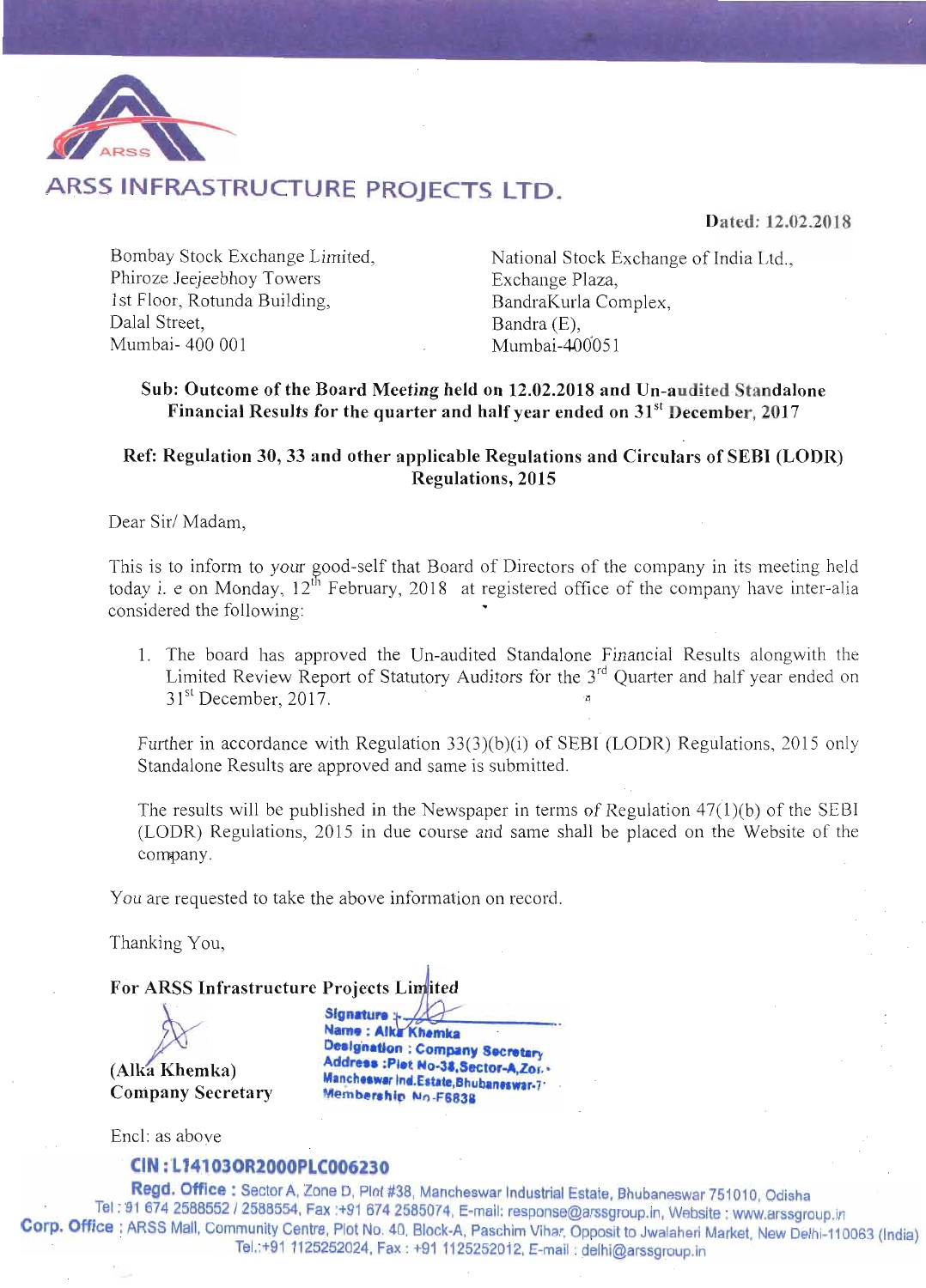$\mathscr{R}$  $APEE$ ARSS Infrastructure Projects Limited

 $\ddot{\phantom{a}}$ 

#### STATEMENT OF UNAUDITED FINANCIAL RESULTS FOR THE QUARTER AND NINE MONTHS ENDED 31ST DECEMBER, 2017

(₹ in Lakhs except for shares & EPS)

|                                                                                                                                                                                                                                                                                                 |                                                                                        | Quarter ended |             |              | Nine months ended |               |  |  |
|-------------------------------------------------------------------------------------------------------------------------------------------------------------------------------------------------------------------------------------------------------------------------------------------------|----------------------------------------------------------------------------------------|---------------|-------------|--------------|-------------------|---------------|--|--|
| Particulars                                                                                                                                                                                                                                                                                     |                                                                                        | 31.12.2017    | 30.09.2017  | 31.12.2016   | 31.12.2017        | 31.12.2016    |  |  |
|                                                                                                                                                                                                                                                                                                 |                                                                                        | (Unaudited)   | (Ungudited) | (Unaudited)  | (Unaudited)       | (Unaudited)   |  |  |
|                                                                                                                                                                                                                                                                                                 | PART I-STATEMENT OF FINANCIAL RESULTS                                                  |               |             |              |                   |               |  |  |
|                                                                                                                                                                                                                                                                                                 | 1 Income                                                                               |               |             |              |                   |               |  |  |
|                                                                                                                                                                                                                                                                                                 | Income from operations<br>a)                                                           | 9,104.91      | 5,130.99    | 20,110.17    | 45,474.66         | 51,648.10     |  |  |
|                                                                                                                                                                                                                                                                                                 | Other income<br>b)                                                                     | 437.93        | 59.94       | 836.74       | 609.75            | 1,038.61      |  |  |
|                                                                                                                                                                                                                                                                                                 | Total Income $(a + b)$                                                                 | 9,542.84      | 5,190.93    | 20,946.92    | 46,084.40         | 52,686.71     |  |  |
|                                                                                                                                                                                                                                                                                                 | 2 Expenses                                                                             |               |             |              |                   |               |  |  |
|                                                                                                                                                                                                                                                                                                 | Cost of materials consumed<br>a)                                                       | 2,737.29      | 1,703.28    | 4,190.19     | 10,679.15         | 9,881.86      |  |  |
|                                                                                                                                                                                                                                                                                                 | Purchases of Stock-in-trade<br>b)                                                      |               |             |              |                   |               |  |  |
|                                                                                                                                                                                                                                                                                                 | Changes in Inventories of finished goods,<br>C)<br>work-in-progress and Stock-in-trade | (3,225.03)    | (529.60)    | 22,529.98    | (977.01)          | 36,683.64     |  |  |
|                                                                                                                                                                                                                                                                                                 | Employee benefits expense<br>d)                                                        | 831.02        | 634.84      | 669.59       | 2,167.28          | 1,918.47      |  |  |
|                                                                                                                                                                                                                                                                                                 | Finance costs<br>e)                                                                    | 777.02        | 732.58      | 1,290.55     | 3,350.12          | 7,398.57      |  |  |
|                                                                                                                                                                                                                                                                                                 | Depreciation and amortisation expense<br>f)                                            | 596.14        | 395.73      | 614.95       | 1,783.16          | 2,473.81      |  |  |
|                                                                                                                                                                                                                                                                                                 | Other Expenses<br>g)                                                                   | 7,879.89      | 4,879.06    | 12,786.28    | 33,524.71         | 26,886.95     |  |  |
|                                                                                                                                                                                                                                                                                                 | <b>Total Expenses</b>                                                                  | 9,596.33      | 7,815.89    | 42,081.54    | 50,527.40         | 85,243.31     |  |  |
| 3                                                                                                                                                                                                                                                                                               | Profit / (Loss) before exceptional and extraordinary items<br>and tax $(1-2)$          | (53.49)       | (2,624.95)  | (21, 134.62) | (4,443.00)        | (32, 556.59)  |  |  |
|                                                                                                                                                                                                                                                                                                 | Exceptional items                                                                      |               |             |              |                   |               |  |  |
| 4                                                                                                                                                                                                                                                                                               | Profit / (Loss) before extraordinary items and tax                                     | (53.49)       | (2,624.95)  | (21, 134.62) | (4,443.00)        | (32, 556.59)  |  |  |
| 5                                                                                                                                                                                                                                                                                               | Extraordinary items                                                                    |               |             |              |                   |               |  |  |
|                                                                                                                                                                                                                                                                                                 | Profit / (Loss) before tax (4-5)                                                       | (53.49)       | (2,624.95)  | (21, 134.62) | (4,443.00)        | (32, 556.59)  |  |  |
|                                                                                                                                                                                                                                                                                                 | Tax expense :                                                                          |               |             |              |                   |               |  |  |
|                                                                                                                                                                                                                                                                                                 | Current tax<br>a)                                                                      |               |             |              |                   |               |  |  |
|                                                                                                                                                                                                                                                                                                 | Deferred tax<br>b)                                                                     | (38.31)       | 181.23      | (443.16)     | (110.20)          | (630.03)      |  |  |
|                                                                                                                                                                                                                                                                                                 | Tax of Earlier Years<br>C)                                                             | 592.34        |             |              | 592.34            |               |  |  |
|                                                                                                                                                                                                                                                                                                 | Total tax expenses                                                                     | 554.03        | 181.23      | (443.16)     | 482.15            | (630.03)      |  |  |
| 8                                                                                                                                                                                                                                                                                               | Profit / (Loss) for the period (6-7)                                                   | (607.52)      | (2,806.18)  | (20, 691.46) | (4,925.14)        | (31, 926.56)  |  |  |
| 9                                                                                                                                                                                                                                                                                               | Other Comprehensive income                                                             |               |             |              |                   |               |  |  |
|                                                                                                                                                                                                                                                                                                 | (a) Items not to be reclassified subsequently to profit or loss                        | 195.75        | 195.75      | 195.75       | 587.25            | 587.25        |  |  |
|                                                                                                                                                                                                                                                                                                 | - Gain on fair value of defined benefit plans as per actuarial valuation               |               |             |              |                   |               |  |  |
|                                                                                                                                                                                                                                                                                                 | - Income tax effect on above                                                           | (65.24)       | (65.24)     | (65.24)      | (195.72)          | (195.72)      |  |  |
|                                                                                                                                                                                                                                                                                                 | - Gain / (loss) on fair value of equity instruments                                    |               |             |              |                   |               |  |  |
|                                                                                                                                                                                                                                                                                                 | - Income tax effect on above                                                           |               |             |              |                   |               |  |  |
|                                                                                                                                                                                                                                                                                                 | (b) Items to be reclassified subsequently to profit or loss                            |               |             |              |                   |               |  |  |
|                                                                                                                                                                                                                                                                                                 | Other Comprehensive income for the year, net of tax                                    | 130.51        | 130.51      | 130.51       | 391.53            | 391.53        |  |  |
| 10                                                                                                                                                                                                                                                                                              | Total comprehensive income for the year, net of tax $(8+9)$                            | (477.01)      | (2,675.68)  | (20, 560.96) | (4, 533.62)       | (31, 535.03)  |  |  |
| 11                                                                                                                                                                                                                                                                                              | Paid up Equity Share Capital (Rs.10/- per share)                                       | 2,273.80      | 2,273.80    | 1,484.32     | 2,273.80          | 1,484.32      |  |  |
|                                                                                                                                                                                                                                                                                                 | 12 Earnings per equity share:                                                          |               |             |              |                   |               |  |  |
|                                                                                                                                                                                                                                                                                                 | $(1)$ Basic                                                                            | (2.67)        | (12.34)     | (139.40)     | (21.66)           | (215.09)      |  |  |
|                                                                                                                                                                                                                                                                                                 | (2) Diluted                                                                            | (2.67)        | (12.34)     | (91.00)      | (21.66)           | <b>TUNITA</b> |  |  |
| Regd. Office : Plot No-38, Sector-A, Zone-D, Mancheswar Industrial Estate, Bhubaneswar, Odisha - 751010<br>Corp. Office : ARSS Mall, Plot no-40, Community Centre, Block-A, Paschim Vihar, Opp-Jwalaheri Market, New Delhi - 110083<br>E-mail: response@arssgroup.in, Website: www.arssgroup.in |                                                                                        |               |             |              |                   |               |  |  |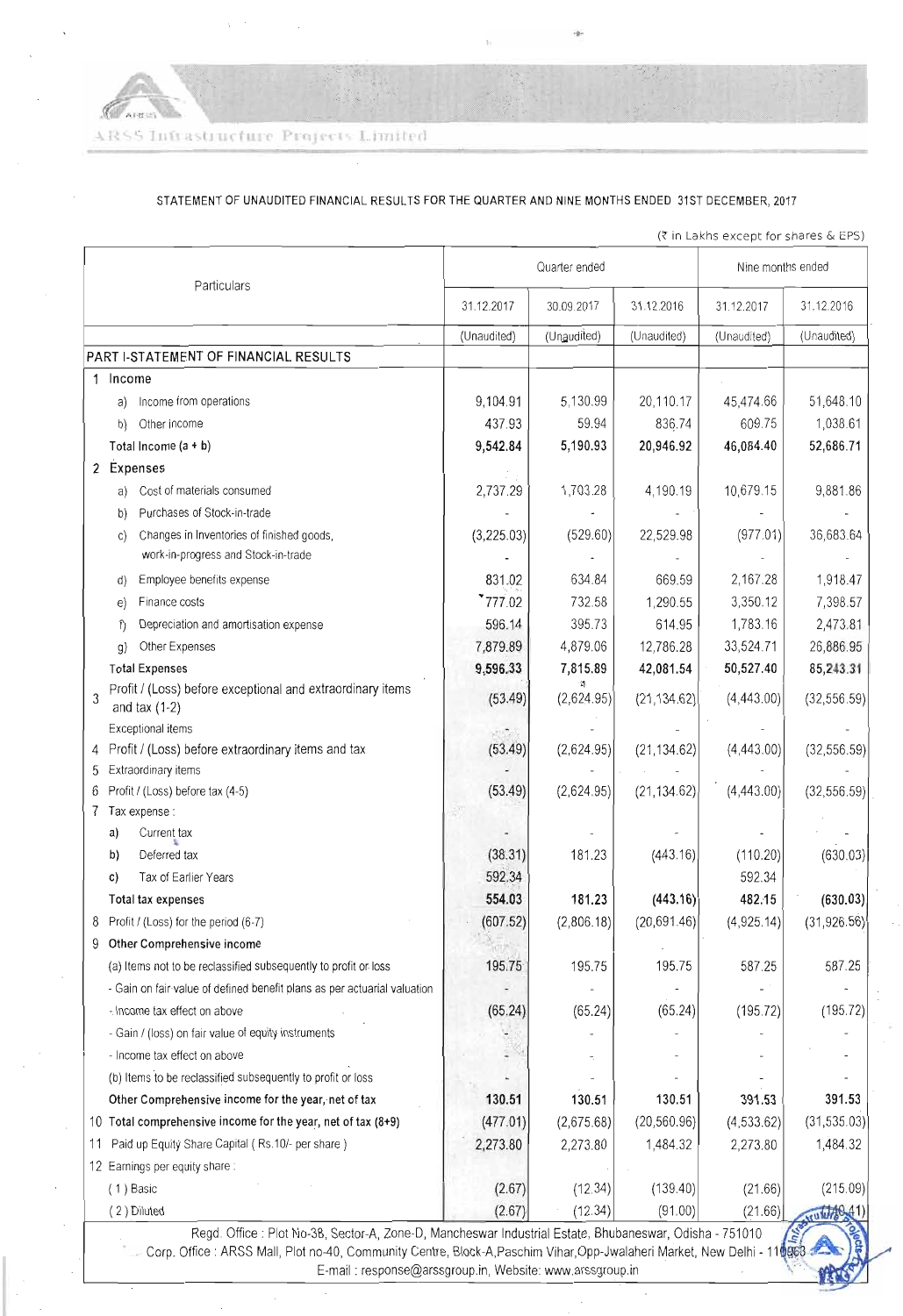#### Notes forming part of the reviewed unaudited financial results for the quarter ending 31<sup>st</sup> December, 2017

- 1. The above results have been reviewed by the Audit Committee and taken on record by the Board of Directors at their meeting held on 12<sup>th</sup> February, 2018. The same were also subjected to limited review by the Statutory Auditors in terms of Regulation 33 of SEBI (Listing Obligations and Disclosure Requirements) Regulations, 2015.
- 2. The statement has been prepared in accordance with the companies (Indian Accounting Standards) Rules, 2015 (Ind AS) prescribed under section 133 of the Companies Act, 2013 and other recognised accounting practices and policies to the extent applicable, Beginning April 1, 2017, the Company has for the first time adopted Ind AS with a transition date of April 1, 2016. Accordingly, the comparative figures for the quarter ended June 30, 2016 have been restated by the management as per Ind AS and has not been subject to limited review. However, the management has exercised necessary due diligence to ensure that the financial results provide a true and fair view of the Company affairs.
- 3. The format for unaudited quarterly results as prescribed in SEBI's Circular CIR/CFD/CMD/15/2015 dated November 30, 2015 has been modified to comply with the requirements of SEBI's circular dated July 5, 2016, Ind AS and schedule III1 (Division II) to the Companies Act, 2013, which are applicable to companies that are required to comply with Ind AS.
- 4. The financial results do not include figures for the preceding previous year ended March 31, 2017 as the same are not mandatory as per SEBI's circular dated 5<sup>th</sup> July 2016.
- 5. The loan from Export Import Bank has been taken over by Edelweiss Asset Reconstruction Company Limited and during the quarter, there is no transaction in such account. However, pending account statement from Edelweiss Asset Reconstruction Company Limited, the interest has not been charged.
- 6. The reconciliation of net profit after tax reported in accordance with previous Indian GAAP to total comprehensive income in accordance with Ind-AS as given below :

|                                                       | Particulars                                                         |           | Quarter Ended<br>31st December<br>2016<br>(Unaudited)<br>Rupees in lacs | Nine Months<br>Ended<br>31st December<br>2016<br>(Unaudited)<br>Rupees in lacs |
|-------------------------------------------------------|---------------------------------------------------------------------|-----------|-------------------------------------------------------------------------|--------------------------------------------------------------------------------|
| Net profit after tax for the period under Indian GAAP |                                                                     |           | (206, 91.46)                                                            | (319, 26.56)                                                                   |
| Add / Less : Adjustments                              |                                                                     |           |                                                                         |                                                                                |
|                                                       | Financial liability measured at amortised cost                      |           |                                                                         |                                                                                |
| comprehensive income                                  | Actuarial gain / (Loss) on defined benefit plan recognised in other |           |                                                                         |                                                                                |
|                                                       | Net profit after tax for the period under Ind-AS                    | (A)       | (206, 91.46)                                                            | (319, 26.56)                                                                   |
|                                                       | Other comprehensive income net of tax                               | (B)       | 1,30.51                                                                 | 391.53                                                                         |
|                                                       | Total comprehensive income as per Ind-AS                            | $(A)+(B)$ | (205, 60.95)                                                            | (315, 35.03)                                                                   |

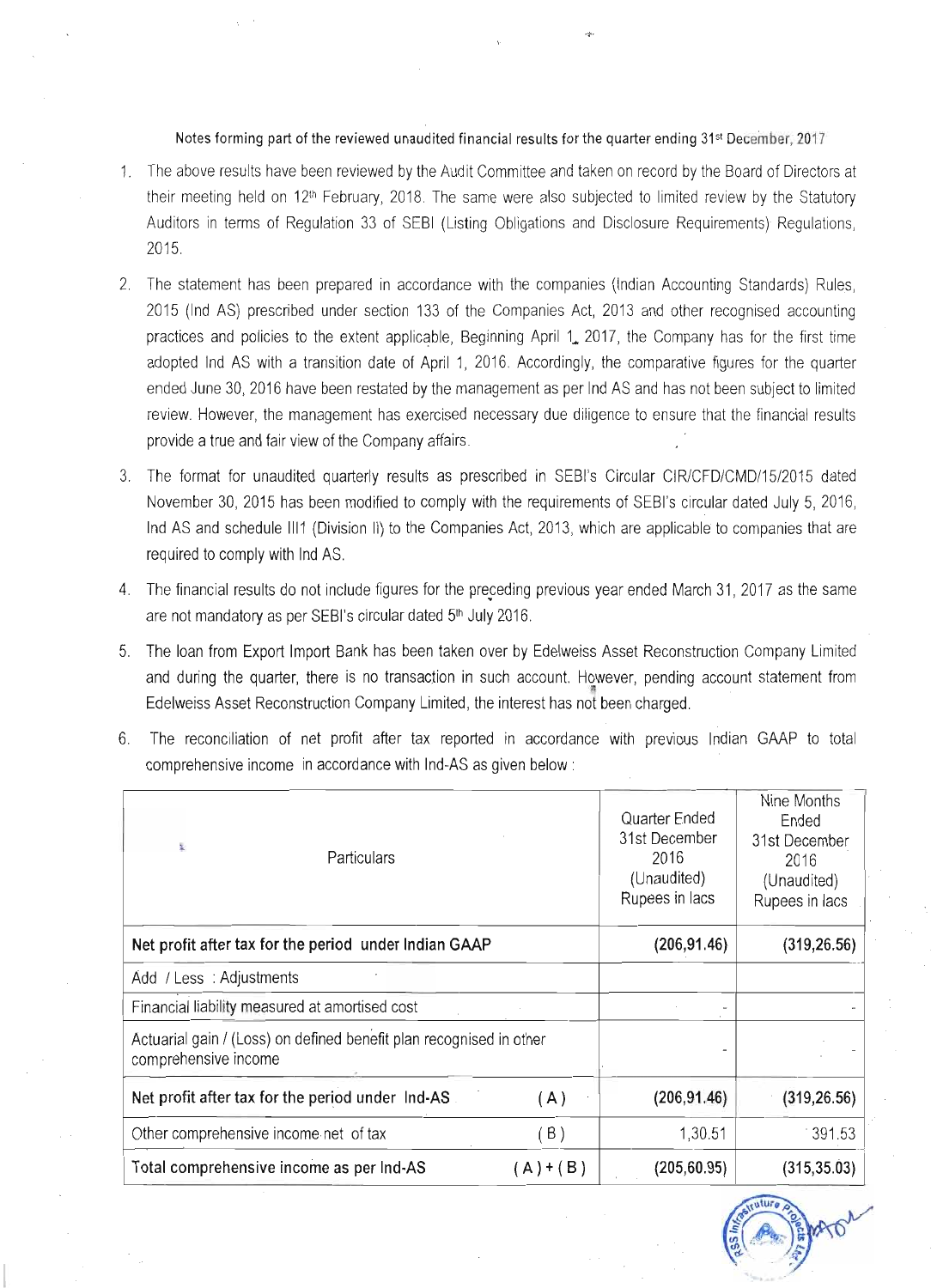- 7. Contract wise surplus / deficit has not been prepared as the number and complexity of the contracts are very high.
- 8. No interest has been charged on Service tax payable of Rs. 84.27 Lacs.
- 9. The figures for the previous period have been regrouped / reclassified wherever necessary to make them comparable with that of current period.

For ARSS Infrastructure Projects Ltd.



Rajesh Agarwal DIN: 00217823 (Managing Director)

Date: 12th Day of February, 2018

Place: Bhubaneswar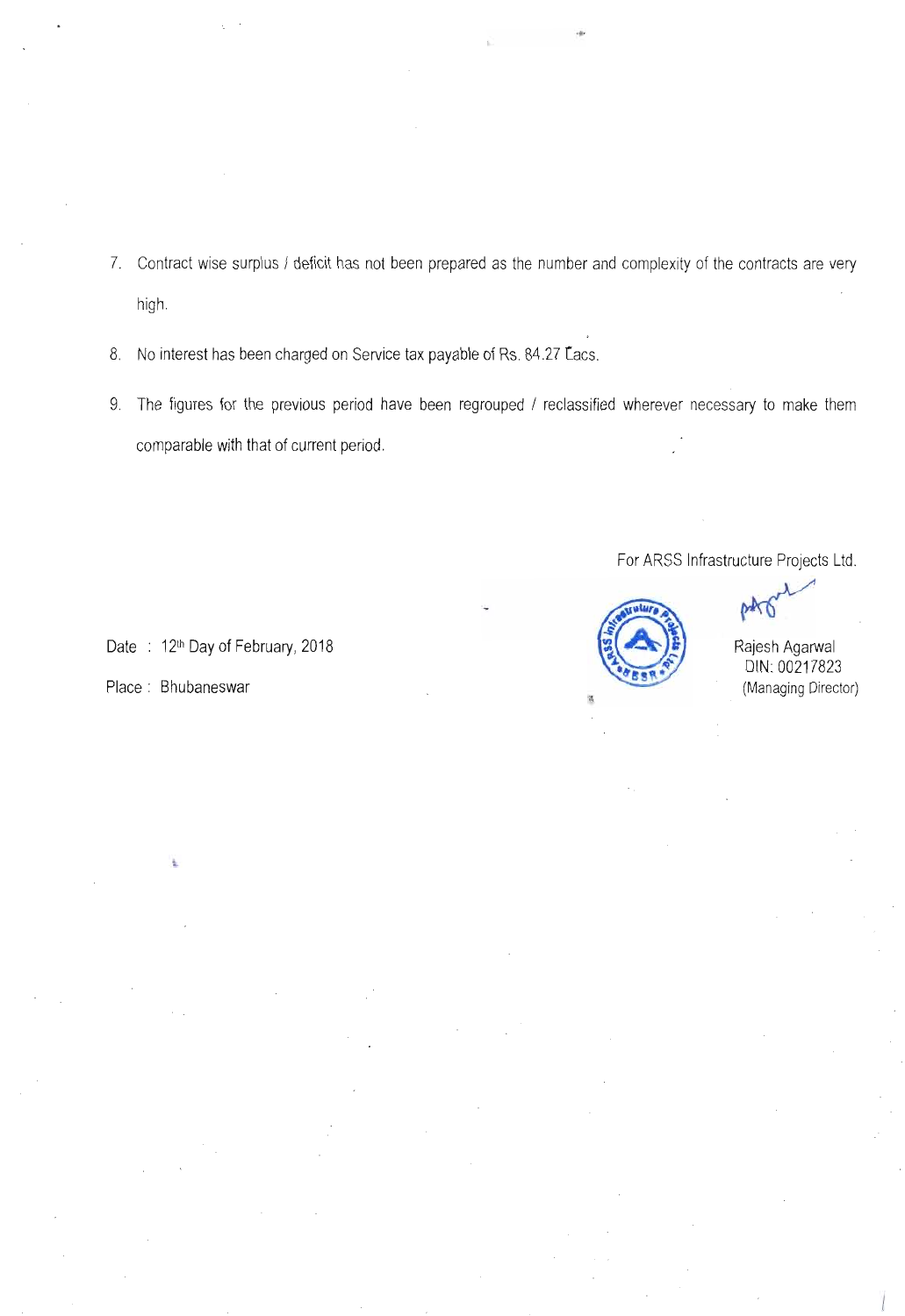### ARSS INFRASTRUCTURE PROJECTS LIMITED



Regd. Office : Piot No.-38, Sector-A, Zone-D, Mancheswar Industrial Estate, Bhubaneswar-751010, Odisha Phone-91 674 2588552 / 2588554, Fax-91 674 2585074, E-mail : response@arssgroup.in, Website : www.arssgroup.in

> Corp. Office: ARSS Mall, Community Centre, Plot No.-40, Block-A, paschim Vihar, opposite to Jwalaheri Market, New Delhi-110063 (India) Phone-91 1125252024, Fax-91 1125252012, E-mail: delhi@arssgroup.in

> > CIN: L14103OR2000PLC006230

#### STATEMENT OF UNAUDITED FINANCIAL RESULTS FOR THE QUARTER AND NINE MONTHS ENDED 31ST DECEMBER. 2017

|                | (र in lacs, except per share data)                                                                                                       |               |                                 |              |  |  |
|----------------|------------------------------------------------------------------------------------------------------------------------------------------|---------------|---------------------------------|--------------|--|--|
| Sr.            |                                                                                                                                          | Quarter Ended | Nine Months Ended Quarter Ended |              |  |  |
| No.            | Particulars                                                                                                                              | 31.12.2017    | 31.12.2017                      | 31.12.2016   |  |  |
|                |                                                                                                                                          | (Unaudited)   | (Unaudited)                     | (Unaudited)  |  |  |
| 1              | Total Income from Operations (Net)                                                                                                       | 9,104.91      | 45,474.66                       | 20,110.17    |  |  |
| 2              | Net Profit / (Loss) for the year before Tax and Exceptional Items                                                                        | (53.49)       | (4,443.00)                      | (21, 134.62) |  |  |
| 3              | Net Profit / (Loss) for the year before Tax<br>(after Exceptional Items)                                                                 | (53.49)       | (4,443.00)                      | (21, 134.62) |  |  |
| 4              | Net Profit / (Loss) for the year after Tax<br>(after Exceptional Items, minority interest and share of profit /<br>(Loss) of associates) | (607.52)      | (4,925.14)                      | (20,691.46)  |  |  |
| 5              | Total Comprehensive Income for the period (Comprising Profit /<br>Loss) after Tax                                                        | (477.01)      | (4,533.62)                      | (20, 560.96) |  |  |
| 6              | <b>Equity Share Capital</b>                                                                                                              | 2,273.80      | 2,273.80                        | 1,484.32     |  |  |
| $\overline{7}$ | Reserves (excluding Revaluation Reserve) as shown in the Audited<br>balance Sheet                                                        | 2,450.07      | 2,450.07                        | 3,300.70     |  |  |
| 8              | Earnings per share (before Extraordinary items) of ₹10/-<br>each (not annualised)                                                        |               |                                 |              |  |  |
|                | (a) Basic (in)                                                                                                                           | (2.67)        | (21.66)                         | (139.40)     |  |  |
|                | (b) Diluted (in)                                                                                                                         | (2.67)        | (21.66)                         | (91.00)      |  |  |

Notes:

1. The above is an extract of detailed format of the unaudited financial results for the quarter / nine months ended on 31st December, 2017 filed with the stock Exchanges under Regulation 33 of the SEBI (Listing Obligations and Disclosure Requirements) Regulations, 2015. The Full format for the nine months ended on 31st December, 2017 financial results are available on the Stock Exchanges websites. (www.bseindia.com & www.nseindia.com) and also on the Company's website www.arssgroup.in

2. The unaudited financial results have been reviewed by the Audit Committee and approved by the Board of Directors at the meeting held on 12th February, 2018.

> BY ORDER OF THE BOARD FOR ARSS INFRASTRUCTURE PROJECTS LIMITED



RAJESH AGARWAL **MANAGING DIRECTOR** 

PLACE: Bhubaneswar DATE: 12th February, 2018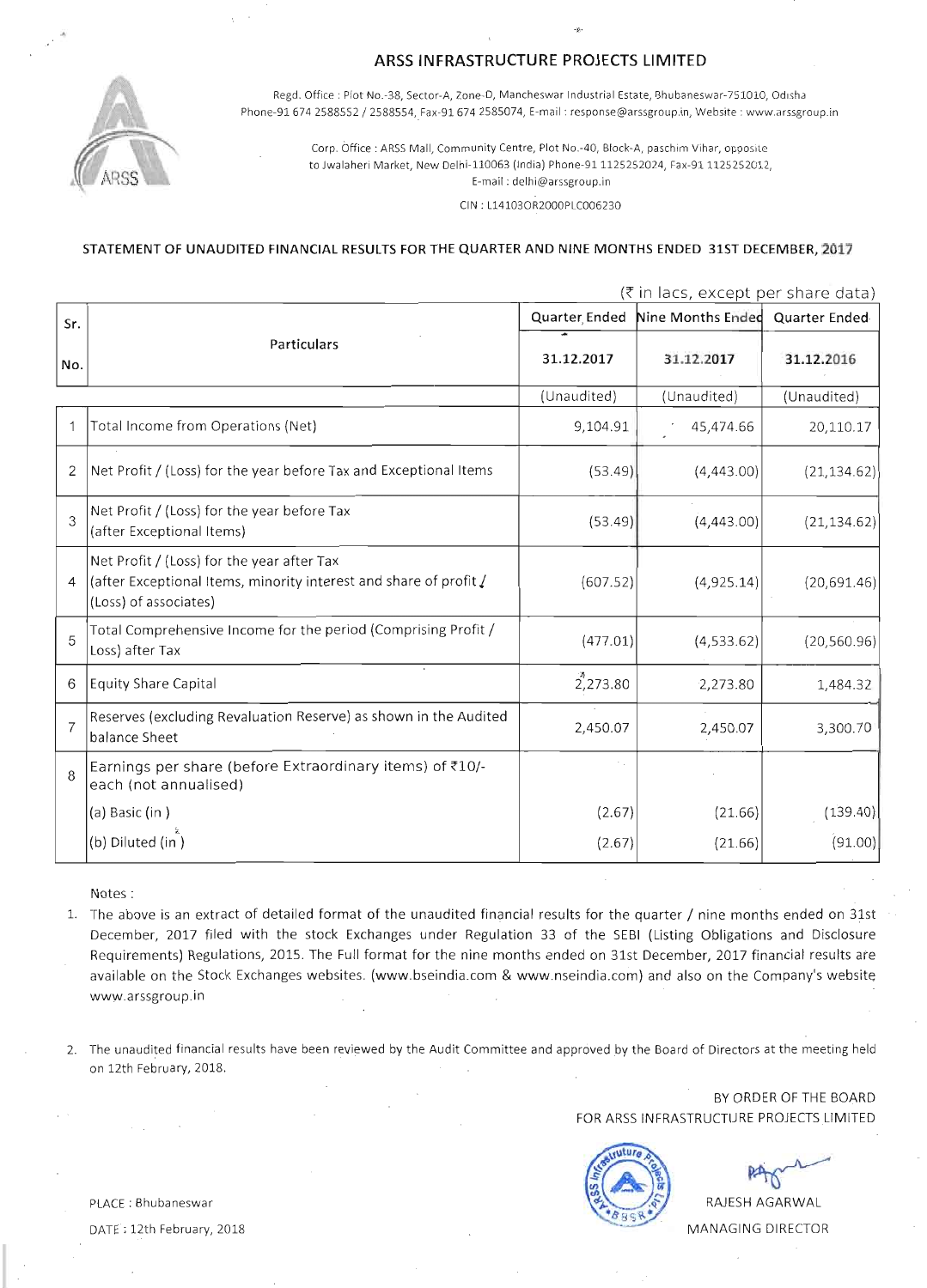

CHARTERED ACCOUNTANT

CA AJAY B GARG

The Board of Directors ARSS Infrastructure Projects Limited CIN : L14103OR2000PLC006230 Plot-no-38, Sector-A, Zone-D Mancheswar Industrial Estate Bhubaneswar-7S1 010, Odisha

To

We have reviewed the accompanying statement of unaudited financial results of M/s. ARSS Infrastructure Projects Limited ("the Company") for the period ended 31<sup>st</sup> December, 2017 ("the Statement"). This statement has been prepared by Company pursuant to Regulation 33 of the SEBI (Listing Obligations and Disclosure Requirements) Regulations,2015 (the "Listing Regulations'2015'). This statement is the responsibility of the Company's Management and has been approved by the Board of Directors, Our responsibility is to issue a report on these financial statements based on our review,

We conducted our review in accordance with the Standard on Review Engagements (SRE) 2410, 'Review of Interim Financial Information Performed by the Independent Auditor of the Entity' issued by the Institute of Chartered Accountants of India, This standard requires that we plan and perform the review to obtain moderate assurance as to whether the financial statements are free of material misstatement, A review is limited primarily to inquiries of company personnel and analytical procedures applied to financial data and thus provides less assurance than an audit, We have not performed an audit and accordingly, we do not express an audit opinion,

#### Conclusion:

Based on our review conducted as above and subject to 'para a to d' stated below, nothing has come to our attention that causes us to believe that the accompanying statement of unaudited financial results prepared in accordance with applicable Indian Accounting Standards (lnd AS) prescribed under Section 133 of the Companies Act 2013 read with relevant rules issued thereunder and other recognized accounting practices and policies has not disclosed the information required to be disclosed in terms of Regulation 33 of the SEBI (Listing Obligations and Disclosure Requirements) Regulations, 2015, as modified by Circular No, CIR/CFD/FAC/62 2016 dated July 5th 2016, including the manner in which it is to be disclosed, or that it contains any material misstatement,

- a) ln the absence of audited books of accounts of Joint Ventures, discrepancies, if any, between the said accounts with that of the Company is not ascertainable.
- b) In absence of relevant records, Contract-wise surplus/loss has neither been ascertained nor recognized,



517-518, SHREEKANT CHAMBERS, V.N.PURAV MARG, CHEMBUR, MUMBAI 400071 TEL: 67978001. FAX: 67978002. EMAIL: AJAY@AJAYGARG.COM